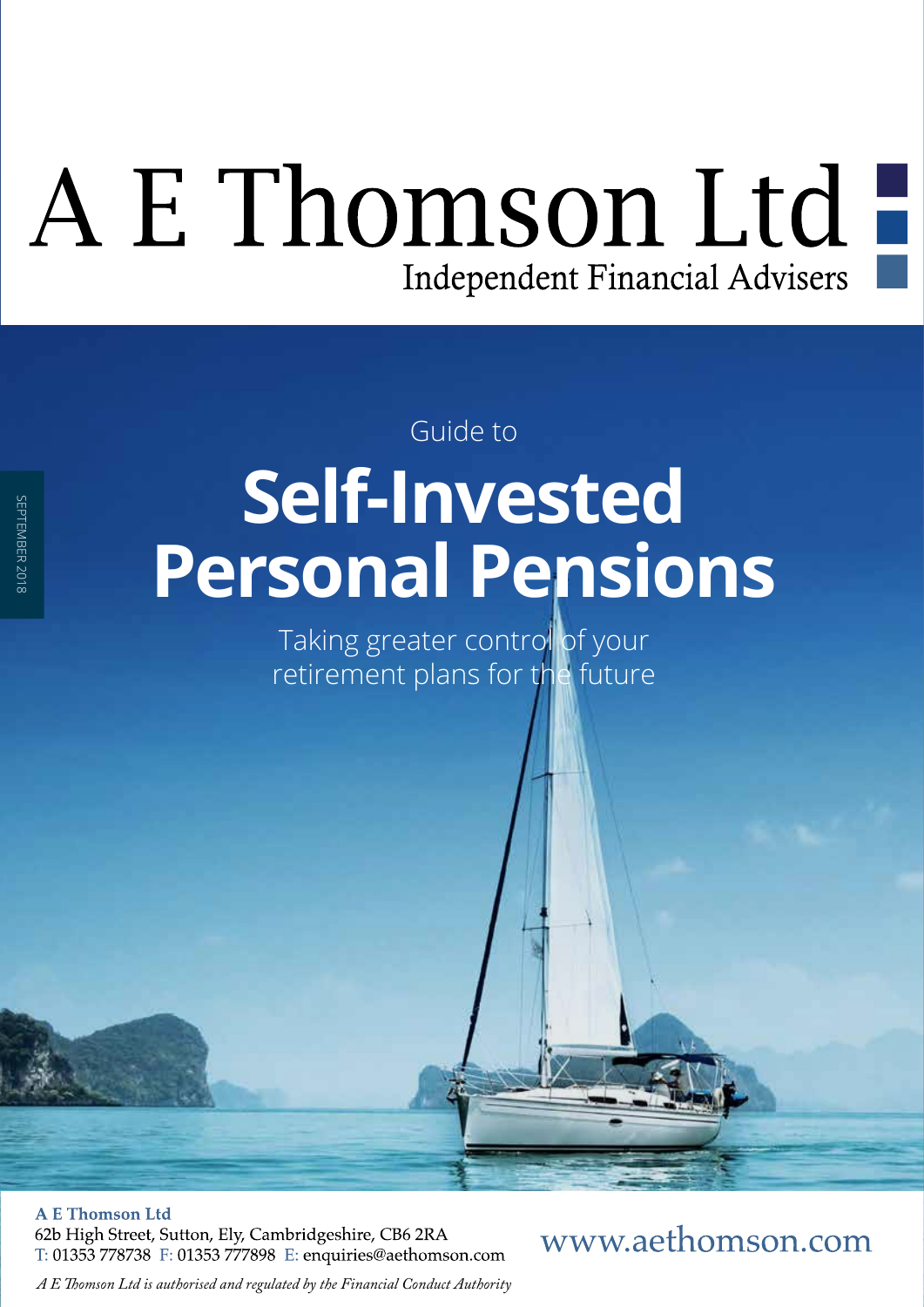## **Guide to Self-Invested Personal Pensions**

### Taking greater control of your retirement plans for the future

It is essential that you start to plan for your retirement as early as possible so that you are able to live comfortably in the knowledge that your lifestyle needs are covered. This will mean careful consideration of your pension fund throughout your working life.

Ith retirement planning, it is<br>
fact we're all living longer. Contained to the fact that the cost of living<br>
that with the fact that the cost of living important to take into account the fact we're all living longer. Couple that with the fact that the cost of living continues to rise and the value of the State Pension continues to dwindle, this provides a very strong case for starting to save early for your future.

For appropriate investors, one option is a Self-Invested Personal Pension (SIPP). A SIPP is a wrapper for your pension investments and gives you control of your pension, whereas most members of a company pension scheme have very little control and almost no idea where their pension money is invested.

Also, with many of the UK's largest companies closing their fnal salary schemes to all members, many members now have to look at taking their pensions into their own hands.

First introduced in 1989, SIPPs have evolved into a favoured investment vehicle for individuals seeking more control and fexibility in their retirement planning. They are suitable for those people who are comfortable with making their own investment decisions about their retirement.

#### **Extra flexibility**

SIPPs can be opened by almost anyone under the age of 75 living in the UK. You can open a SIPP for yourself or for someone else, such as a child or grandchild. Even if you've already retired, you can still open a SIPP and take advantage of the extra fexibility that it gives you over your

pension savings in retirement – but you may be limited by how much you can pay into it.

#### **SIPP investments**

SIPPs offer a wider investment choice than most traditional pensions based on investments approved by HM Revenue & Customs (HMRC). They give you the chance to pick exactly where you want your money to go and enable you to choose and change your investments when you want, giving you control of your pension and how it is organised.

#### **Most SIPPs allow you to select from a range of assets, including:**

- **n** Unit trusts
- **n** Investment trusts
- Government securities
- **n** Insurance company funds
- Traded endowment policies
- Some National Savings and Investment products
- $\blacksquare$  Deposit accounts with banks and building societies
- $\blacksquare$  Commercial property (such as offices, shops or factory premises)
- Individual stocks and shares quoted on a recognised UK or overseas stock exchange

#### **Collective investments**

These aren't all of the investment options that are available – diferent SIPP providers

ofer diferent investment options. Residential property can't be held directly in a SIPP with the tax advantages that usually accompany pension investments.

But, subject to some restrictions (including on personal use), residential property can be held in a SIPP through certain types of collective investments, such as real estate investment trusts, without losing the tax advantages. Not all SIPP providers accept this type of investment though.

#### **Tax treatment**

Currently, an investor can receive up to 45% tax relief when they make a personal contribution to a personal pension such as a SIPP, with 20% paid by HMRC to the pension and any higher and additional-rate tax relief reclaimable via your tax return.

Please note you must pay sufficient tax at the higher and additional rates to claim the full higher-rate tax relief via your tax return.

It is also possible for non-taxpayers to beneft. UK-relevant individuals under age 75 can contribute £2,880 to a pension and receive tax relief of £720, resulting in a total contribution of £3,600. In addition to upfront tax relief, money in a pension is free from Capital Gains Tax and Income Tax on the investments. The tax treatment of pensions depends on the individual's circumstances and is subject to change in future.

#### **Tax relief**

SIPPs are one of the most tax-efficient ways of saving for retirement, and you can invest up to the annual allowance for tax relievable pension contributions, currently £40,000. As always, please bear in mind that tax relief will depend on your individual circumstances, and tax laws may change.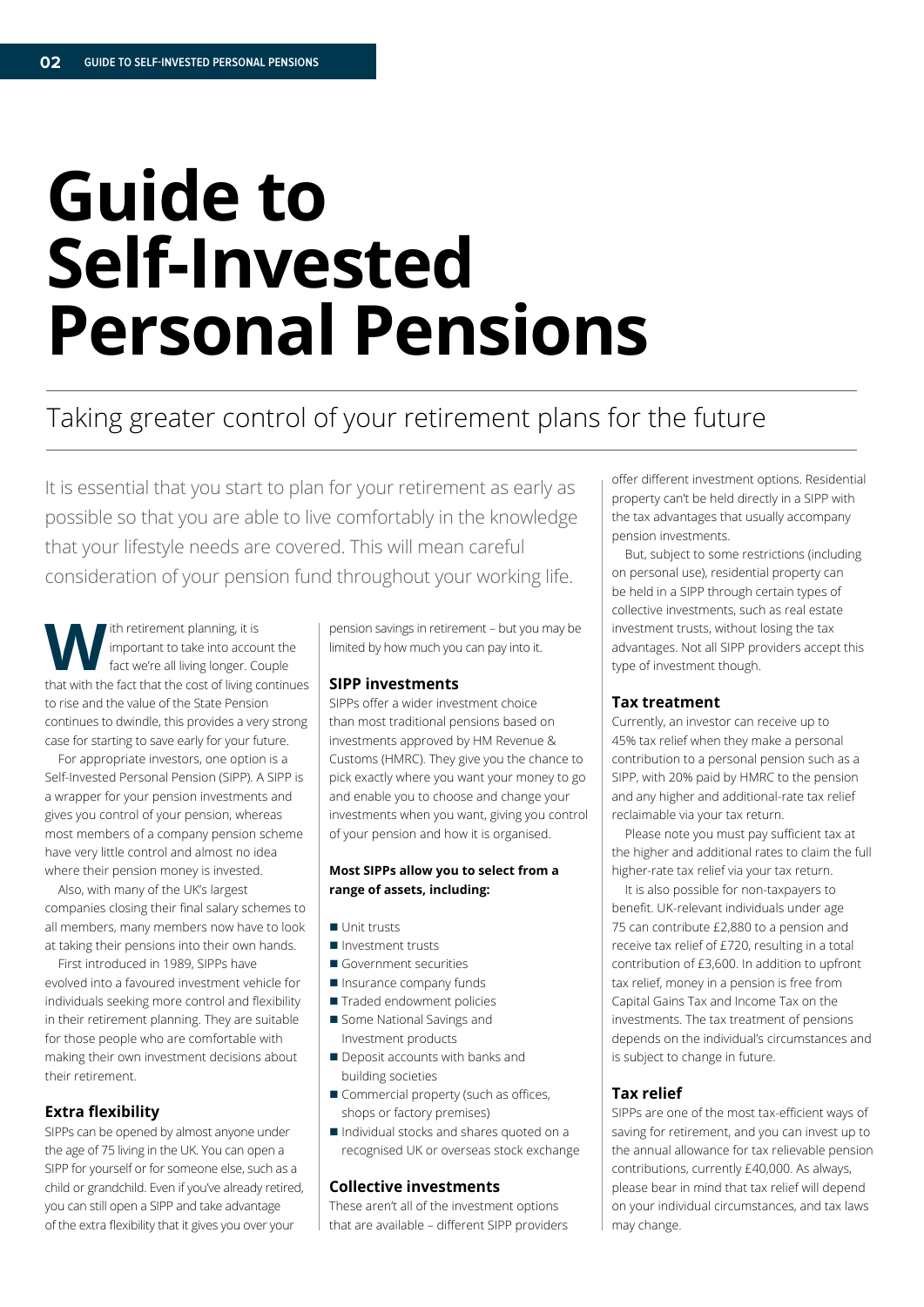- Receive up to 45% tax relief on your contributions
- Take up to 25% of your pension fund as a tax-free lump sum from the age of 55
- Pay no Capital Gains Tax or Income Tax on your investment growth

UK tax laws and individual personal circumstances can change. If you are resident in Scotland for tax purposes, the tax relief you will be entitled to will be at the Scottish Rate of Income Tax, which may difer from the rest of the UK.

The level of tax relief you can claim depends on your tax rate.

#### **Non-taxpayers**

Even if you don't pay tax, you're still entitled to tax relief at the same rate as a basic-rate taxpayer. The maximum you can claim relief on is £2,880 per tax year. If you contribute £2,880, you'll receive £720 tax relief, making the overall contribution into your SIPP £3,600.

#### **Making withdrawals**

From age 55 onwards (57 from 2028), you have the option of making withdrawals. Typically, you may take 25% of the pension tax-free, and the rest is taxed as income. Instead of purchasing an annuity at age 75, you can keep the portfolio in which your SIPP is invested. With traditional

pensions, you have to purchase an annuity at age 75. There's a lot to weigh up when working out which option or combination will provide you and any dependants with a reliable and taxefficient income throughout your retirement.

#### **Residual monies**

Any residual monies left in your pension when you die can typically be passed to your heirs free of an Inheritance Tax charge. Any withdrawals your heirs then make will usually be tax-free if you died before you were aged 75. If you die when aged 75 or older, any withdrawals will be taxed as income at their marginal rate.

#### **Sophisticated investors**

Investing your retirement savings in a SIPP is not for everyone. While they offer greater fexibility than traditional pension schemes, they may have higher charges and be more suitable for more experienced, sophisticated investors. Contributions are also limited to the Annual Allowance (plus any Carry Forward), and you cannot access a pension until age 55, unless you are in a special profession. Income is taxable and additional tax is payable if you exceed the Lifetime Allowance.

The tax treatment of pensions depends on individual circumstances and is subject to change in future.

The details surrounding pension rules are very complex. If they affect you, careful planning combined with expert knowledge could be required to structure your affairs as tax-efficiently as possible.  $\blacksquare$ 

#### **Looking to obtain professional financial advice to review your options?**

Investing your retirement savings in a SIPP may not be for everyone. If you are uncertain as to what type of investment to invest in, it's essential you obtain professional fnancial advice to review your options. If you would like further information on any aspects of retirement planning, please call us, and we'll be happy to discuss your options. We look forward to hearing from you.

A PENSION IS A LONG-TERM INVESTMENT. THE FUND VALUE MAY FLUCTUATE AND CAN GO DOWN.

YOUR EVENTUAL INCOME MAY DEPEND UPON THE SIZE OF THE FUND AT RETIREMENT, FUTURE INTEREST RATES AND TAX LEGISLATION.

#### **Pension tax relief table**

|                                              | <b>Basic-rate</b><br>taxpayer (20%) | Higher-rate<br>taxpayer (40%) | <b>Additional-rate</b><br>taxpayer (45%) |
|----------------------------------------------|-------------------------------------|-------------------------------|------------------------------------------|
| Your investment                              | £800                                | £800                          | £800                                     |
| Tax relief automatically received            | f200                                | f200                          | f200                                     |
| Tax relief claimed through annual tax return | N/A                                 | f200                          | £250                                     |

*You will automatically receive 20% in basic-rate relief paid to your SIPP. If you are a higher/additional-rate taxpayer, you can then claim an additional 20% or 25% (depending on your tax rate) via your tax return.*